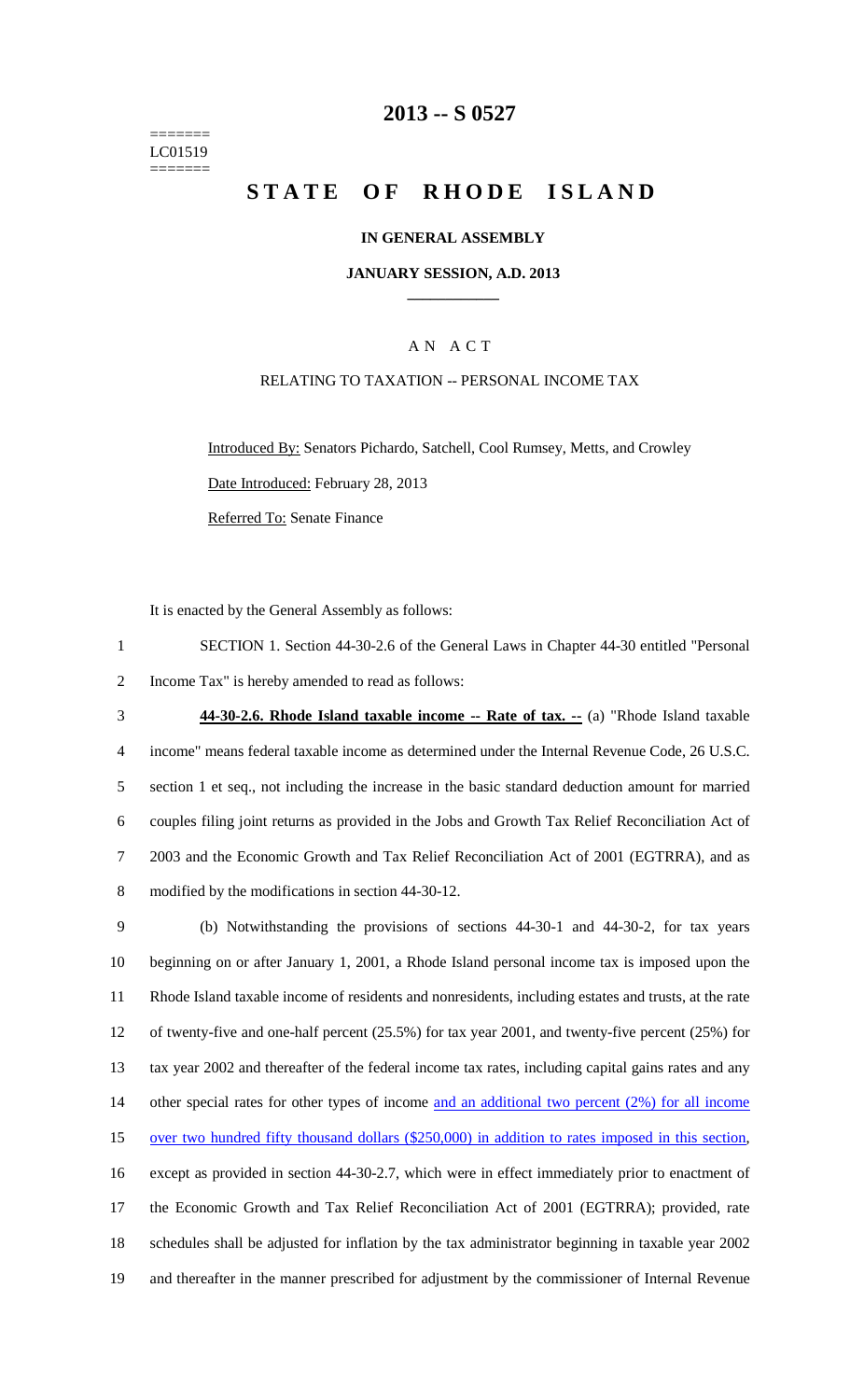1 in 26 U.S.C. section 1(f). However, for tax years beginning on or after January 1, 2006, a 2 taxpayer may elect to use the alternative flat tax rate provided in section 44-30-2.10 to calculate 3 his or her personal income tax liability.

4 (c) For tax years beginning on or after January 1, 2001, if a taxpayer has an alternative 5 minimum tax for federal tax purposes, the taxpayer shall determine if he or she has a Rhode 6 Island alternative minimum tax. The Rhode Island alternative minimum tax shall be computed by 7 multiplying the federal tentative minimum tax without allowing for the increased exemptions 8 under the Jobs and Growth Tax Relief Reconciliation Act of 2003 (as redetermined on federal 9 form 6251 Alternative Minimum Tax-Individuals) by twenty-five and one-half percent (25.5%) 10 for tax year 2001, and twenty-five percent (25%) for tax year 2002 and thereafter, and comparing 11 the product to the Rhode Island tax as computed otherwise under this section. The excess shall be 12 the taxpayer's Rhode Island alternative minimum tax.

13 (1) For tax years beginning on or after January 1, 2005 and thereafter the exemption 14 amount for alternative minimum tax, for Rhode Island purposes, shall be adjusted for inflation by 15 the tax administrator in the manner prescribed for adjustment by the commissioner of Internal 16 Revenue in 26 U.S.C. section 1(f).

17 (2) For the period January 1, 2007 through December 31, 2007, and thereafter, Rhode 18 Island taxable income shall be determined by deducting from federal adjusted gross income as 19 defined in 26 U.S.C. section 62 as modified by the modifications in section 44-30-12 the Rhode 20 Island itemized deduction amount and the Rhode Island exemption amount as determined in this 21 section.

22 (A) Tax imposed.

23 (1) There is hereby imposed on the taxable income of married individuals filing joint 24 returns and surviving spouses a tax determined in accordance with the following table:

| 25 | If taxable income is:                 | The tax is:                                                                        |
|----|---------------------------------------|------------------------------------------------------------------------------------|
| 26 | Not over \$53,150                     | 3.75% of taxable income                                                            |
| 27 | Over \$53,150 but not over \$128,500  | \$1,993.13 plus 7.00% of the excess over \$53,150                                  |
| 28 | Over \$128,500 but not over \$195,850 | \$7,267.63 plus 7.75% of the excess over \$128,500                                 |
| 29 | Over \$195,850 but not over \$349,700 | \$12,487.25 plus 9.00% of the excess over \$195,850                                |
| 30 | Over \$349,700                        | \$26,333.75 plus 9.90% of the excess over \$349,700                                |
| 31 |                                       | (2) There is hereby imposed on the taxable income of every head of household a tax |
|    |                                       |                                                                                    |

32 determined in accordance with the following table:

33 If taxable income is: The tax is:

34 Not over \$42,650 3.75% of taxable income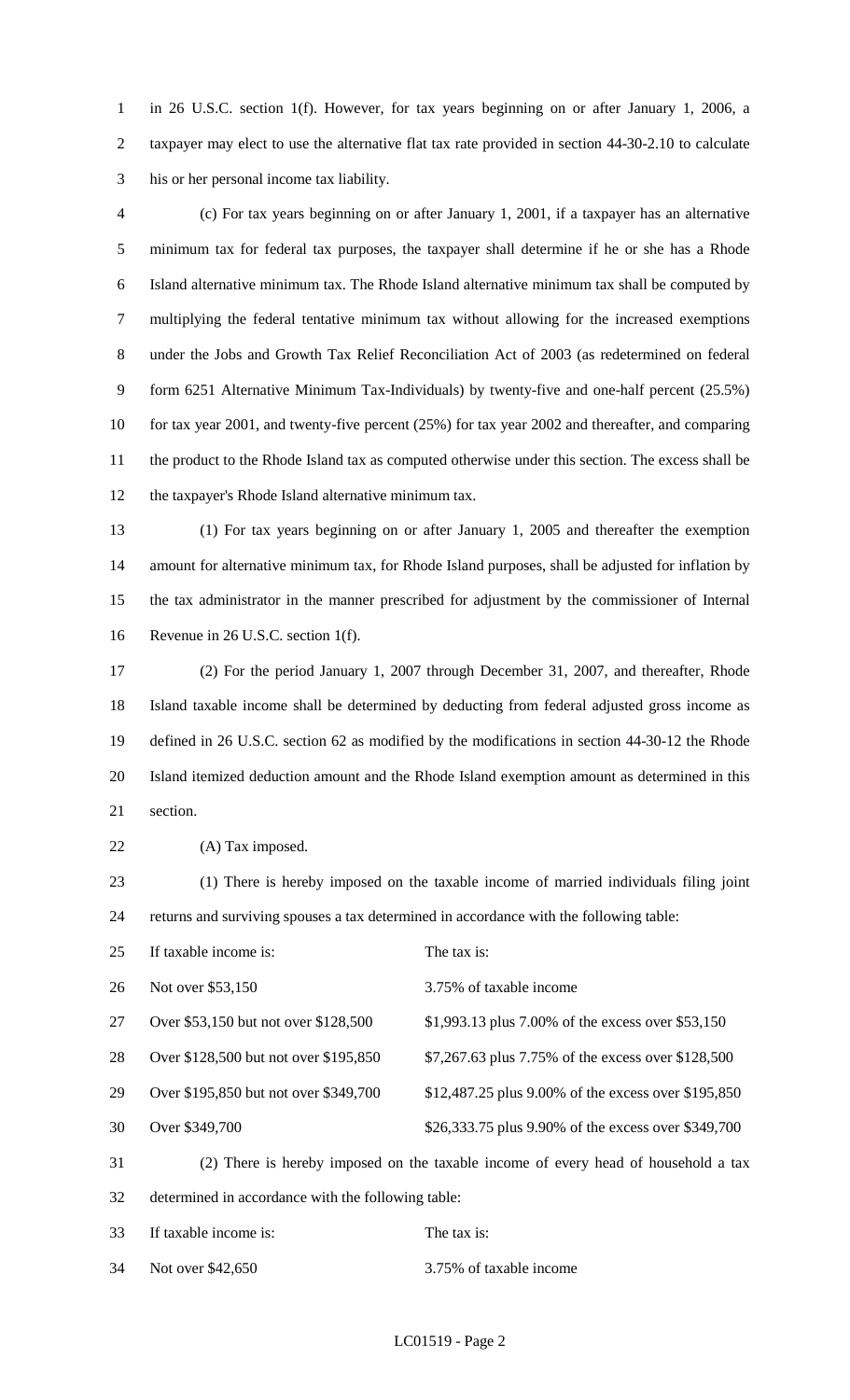| $\mathbf{1}$   | Over \$42,650 but not over \$110,100                                                     | \$1,599.38 plus 7.00% of the excess over \$42,650                                            |  |
|----------------|------------------------------------------------------------------------------------------|----------------------------------------------------------------------------------------------|--|
| $\overline{2}$ | Over \$110,100 but not over \$178,350                                                    | \$6,320.88 plus 7.75% of the excess over \$110,100                                           |  |
| 3              | Over \$178,350 but not over \$349,700                                                    | \$11,610.25 plus 9.00% of the excess over \$178,350                                          |  |
| $\overline{4}$ | Over \$349,700                                                                           | \$27,031.75 plus 9.90% of the excess over \$349,700                                          |  |
| $\mathfrak s$  |                                                                                          | (3) There is hereby imposed on the taxable income of unmarried individuals (other than       |  |
| 6              |                                                                                          | surviving spouses and heads of households) a tax determined in accordance with the following |  |
| $\tau$         | table:                                                                                   |                                                                                              |  |
| $8\,$          | If taxable income is:                                                                    | The tax is:                                                                                  |  |
| 9              | Not over \$31,850                                                                        | 3.75% of taxable income                                                                      |  |
| 10             | Over \$31,850 but not over \$77,100                                                      | \$1,194.38 plus 7.00% of the excess over \$31,850                                            |  |
| 11             | Over \$77,100 but not over \$160,850                                                     | \$4,361.88 plus 7.75% of the excess over \$77,100                                            |  |
| 12             | Over \$160,850 but not over \$349,700                                                    | \$10,852.50 plus 9.00% of the excess over \$160,850                                          |  |
| 13             | Over \$349,700                                                                           | \$27,849.00 plus 9.90% of the excess over \$349,700                                          |  |
| 14             | (4) There is hereby imposed on the taxable income of married individuals filing separate |                                                                                              |  |
| 15             | returns and bankruptcy estates a tax determined in accordance with the following table:  |                                                                                              |  |
| 16             | If taxable income is:                                                                    | The tax is:                                                                                  |  |
| 17             | Not over \$26,575                                                                        | 3.75% of taxable income                                                                      |  |
| 18             | Over \$26,575 but not over \$64,250                                                      | \$996.56 plus 7.00% of the excess over \$26,575                                              |  |
| 19             | Over \$64,250 but not over \$97,925                                                      | \$3,633.81 plus 7.75% of the excess over \$64,250                                            |  |
| 20             | Over \$97,925 but not over \$174,850                                                     | \$6,243.63 plus 9.00% of the excess over \$97,925                                            |  |
| 21             | Over \$174,850                                                                           | 13,166.88 plus 9.90% of the excess over \$174,850                                            |  |
| 22             |                                                                                          | (5) There is hereby imposed a taxable income of an estate or trust a tax determined in       |  |
| 23             | accordance with the following table:                                                     |                                                                                              |  |
| 24             | If taxable income is:                                                                    | The tax is:                                                                                  |  |
| 25             | Not over \$2,150                                                                         | 3.75% of taxable income                                                                      |  |
| 26             | Over \$2,150 but not over \$5,000                                                        | \$80.63 plus 7.00% of the excess over \$2,150                                                |  |
| 27             | Over \$5,000 but not over \$7,650                                                        | \$280.13 plus 7.75% of the excess over \$5,000                                               |  |
| 28             | Over \$7,650 but not over \$10,450                                                       | \$485.50 plus 9.00% of the excess over \$7,650                                               |  |
| 29             | Over \$10,450                                                                            | \$737.50 plus 9.90% of the excess over \$10,450                                              |  |
| 30             | (6) Adjustments for inflation.                                                           |                                                                                              |  |
| 31             |                                                                                          | The dollars amount contained in paragraph (A) shall be increased by an amount equal to:      |  |
| 32             |                                                                                          | (a) Such dollar amount contained in paragraph (A) in the year 1993, multiplied by;           |  |
| 33             | (b) The cost-of-living adjustment determined under section (J) with a base year of 1993; |                                                                                              |  |
| 34             | (c) The cost-of-living adjustment referred to in subparagraph (a) and (b) used in making |                                                                                              |  |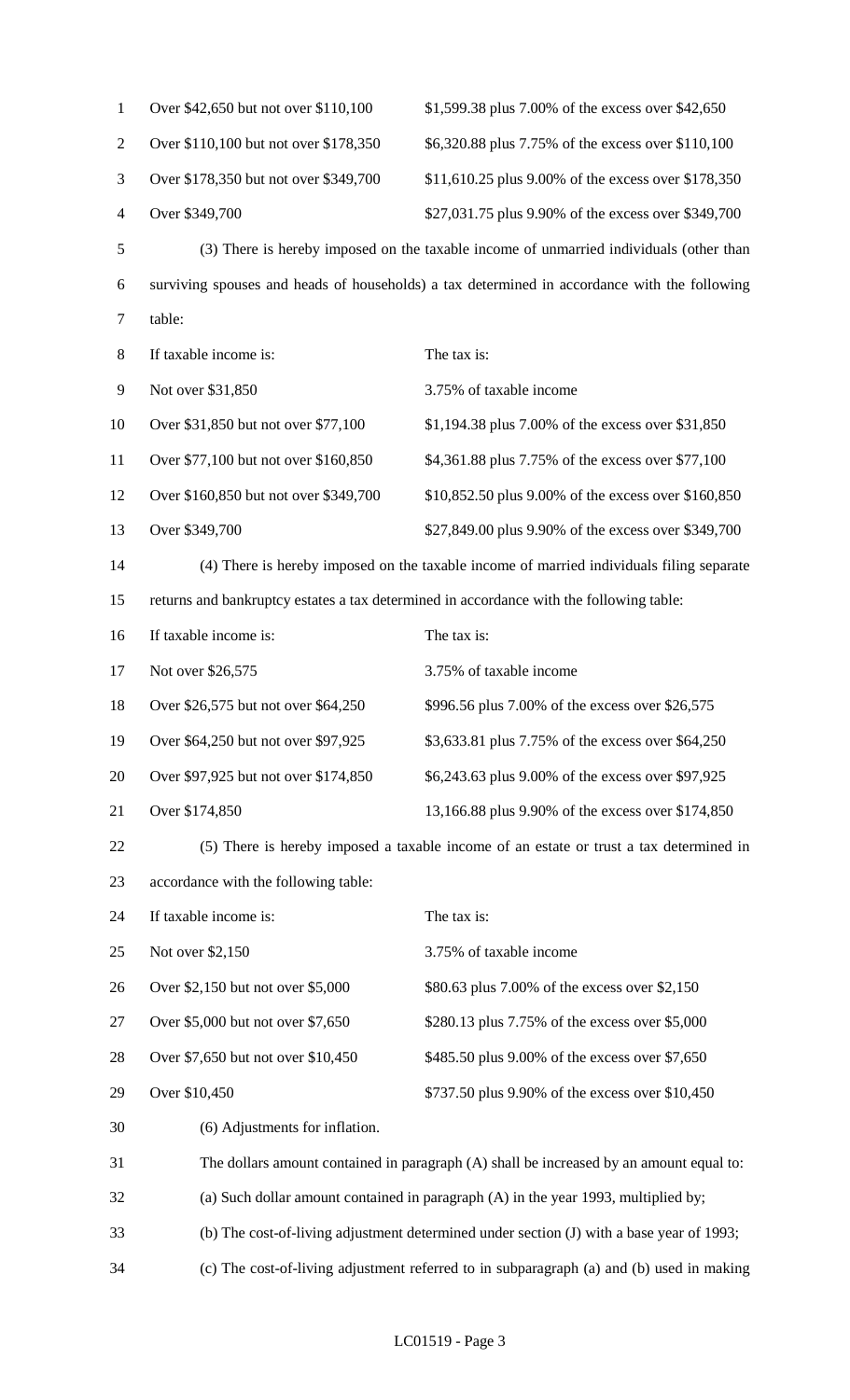| $\mathbf{1}$   | adjustments to the nine percent (9%) and nine and nine tenths percent (9.9%) dollar amounts shall |  |  |  |
|----------------|---------------------------------------------------------------------------------------------------|--|--|--|
| $\mathfrak{2}$ | be determined under section (J) by substituting "1994" for "1993."                                |  |  |  |
| 3              | (B) Maximum capital gains rates                                                                   |  |  |  |
| 4              | $(1)$ In general                                                                                  |  |  |  |
| 5              | If a taxpayer has a net capital gain for tax years ending prior to January 1, 2010, the tax       |  |  |  |
| 6              | imposed by this section for such taxable year shall not exceed the sum of:                        |  |  |  |
| 7              | (a) 2.5 % of the net capital gain as reported for federal income tax purposes under section       |  |  |  |
| $8\phantom{.}$ | 26 U.S.C. $1(h)(1)(a)$ and 26 U.S.C. $1(h)(1)(b)$ .                                               |  |  |  |
| 9              | (b) 5% of the net capital gain as reported for federal income tax purposes under 26 U.S.C.        |  |  |  |
| 10             | $1(h)(1)(c)$ .                                                                                    |  |  |  |
| 11             | (c) 6.25% of the net capital gain as reported for federal income tax purposes under 26            |  |  |  |
| 12             | U.S.C. $1(h)(1)(d)$ .                                                                             |  |  |  |
| 13             | (d) 7% of the net capital gain as reported for federal income tax purposes under 26 U.S.C.        |  |  |  |
| 14             | $1(h)(1)(e)$ .                                                                                    |  |  |  |
| 15             | (2) For tax years beginning on or after January 1, 2010 the tax imposed on net capital            |  |  |  |
| 16             | gain shall be determined under subdivision $44-30-2.6(c)(2)(A)$ .                                 |  |  |  |
| 17             | (C) Itemized deductions.                                                                          |  |  |  |
| 18             | $(1)$ In general                                                                                  |  |  |  |
| 19             | For the purposes of section (2) "itemized deductions" means the amount of federal                 |  |  |  |
| 20             | itemized deductions as modified by the modifications in section 44-30-12.                         |  |  |  |
| 21             | (2) Individuals who do not itemize their deductions                                               |  |  |  |
| 22             | In the case of an individual who does not elect to itemize his deductions for the taxable         |  |  |  |
| 23             | year, they may elect to take a standard deduction.                                                |  |  |  |
| 24             | (3) Basic standard deduction.                                                                     |  |  |  |
| 25             | The Rhode Island standard deduction shall be allowed in accordance with the following             |  |  |  |
| 26             | table:                                                                                            |  |  |  |
| 27             | Filing status:<br>Amount:                                                                         |  |  |  |
| 28             |                                                                                                   |  |  |  |
| 29             | \$8,900                                                                                           |  |  |  |
| 30             | \$4,450                                                                                           |  |  |  |
| 31             | \$7,850                                                                                           |  |  |  |
| 32             | (4) Additional standard deduction for the aged and blind.                                         |  |  |  |
| 33             | An additional standard deduction shall be allowed for individuals age sixty-five (65) or          |  |  |  |
| 34             | older or blind in the amount of \$1,300 for individuals who are not married and \$1,050 for       |  |  |  |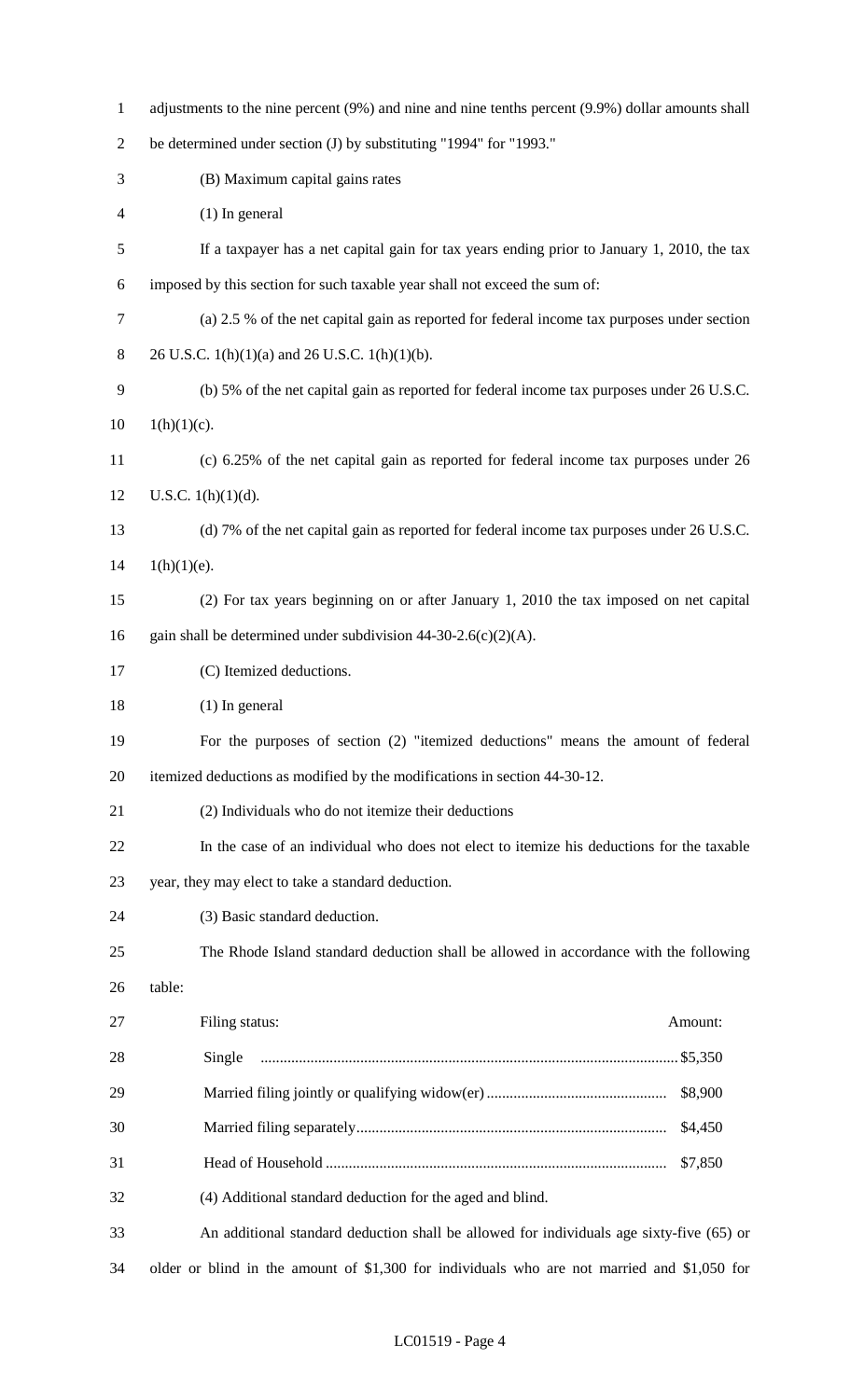1 individuals who are married.

| $\overline{2}$ | (5) Limitation on basic standard deduction in the case of certain dependents. In the case          |
|----------------|----------------------------------------------------------------------------------------------------|
| 3              | of an individual to whom a deduction under section (E) is allowable to another taxpayer, the basic |
| 4              | standard deduction applicable to such individual shall not exceed the greater of:                  |
| 5              | $(a)$ \$850;                                                                                       |
| 6              | (b) The sum of \$300 and such individual's earned income;                                          |
| $\tau$         | (6) Certain individuals not eligible for standard deduction.                                       |
| 8              | In the case of:                                                                                    |
| 9              | (a) A married individual filing a separate return where either spouse itemizes deductions;         |
| 10             | (b) Nonresident alien individual;                                                                  |
| 11             | (c) An estate or trust;                                                                            |
| 12             | The standard deduction shall be zero.                                                              |
| 13             | (7) Adjustments for inflation.                                                                     |
| 14             | Each dollars amount contained in paragraphs $(3)$ , $(4)$ and $(5)$ shall be increased by an       |
| 15             | amount equal to:                                                                                   |
| 16             | (a) Such dollar amount contained in paragraphs $(3)$ , $(4)$ and $(5)$ in the year 1988,           |
| 17             | multiplied by                                                                                      |
| 18             | (b) The cost-of-living adjustment determined under section (J) with a base year of 1988.           |
| 19             | (D) Overall limitation on itemized deductions                                                      |
| 20             | (1) General rule.                                                                                  |
| 21             | In the case of an individual whose adjusted gross income as modified by section 44-30-12           |
| 22             | exceeds the applicable amount, the amount of the itemized deductions otherwise allowable for the   |
| 23             | taxable year shall be reduced by the lesser of:                                                    |
| 24             | (a) Three percent $(3%)$ of the excess of adjusted gross income as modified by section 44-         |
| 25             | 30-12 over the applicable amount; or                                                               |
| 26             | (b) Eighty percent (80%) of the amount of the itemized deductions otherwise allowable              |
| 27             | for such taxable year.                                                                             |
| 28             | (2) Applicable amount.                                                                             |
| 29             | (a)In general.                                                                                     |
| 30             | For purposes of this section, the term "applicable amount" means \$156,400 (\$78,200 in            |
| 31             | the case of a separate return by a married individual).                                            |
| 32             | (b) Adjustments for inflation. Each dollar amount contained in paragraph (a) shall be              |
| 33             | increased by an amount equal to:                                                                   |
| 34             | (i) Such dollar amount contained in paragraph (a) in the year 1991, multiplied by                  |

## LC01519 - Page 5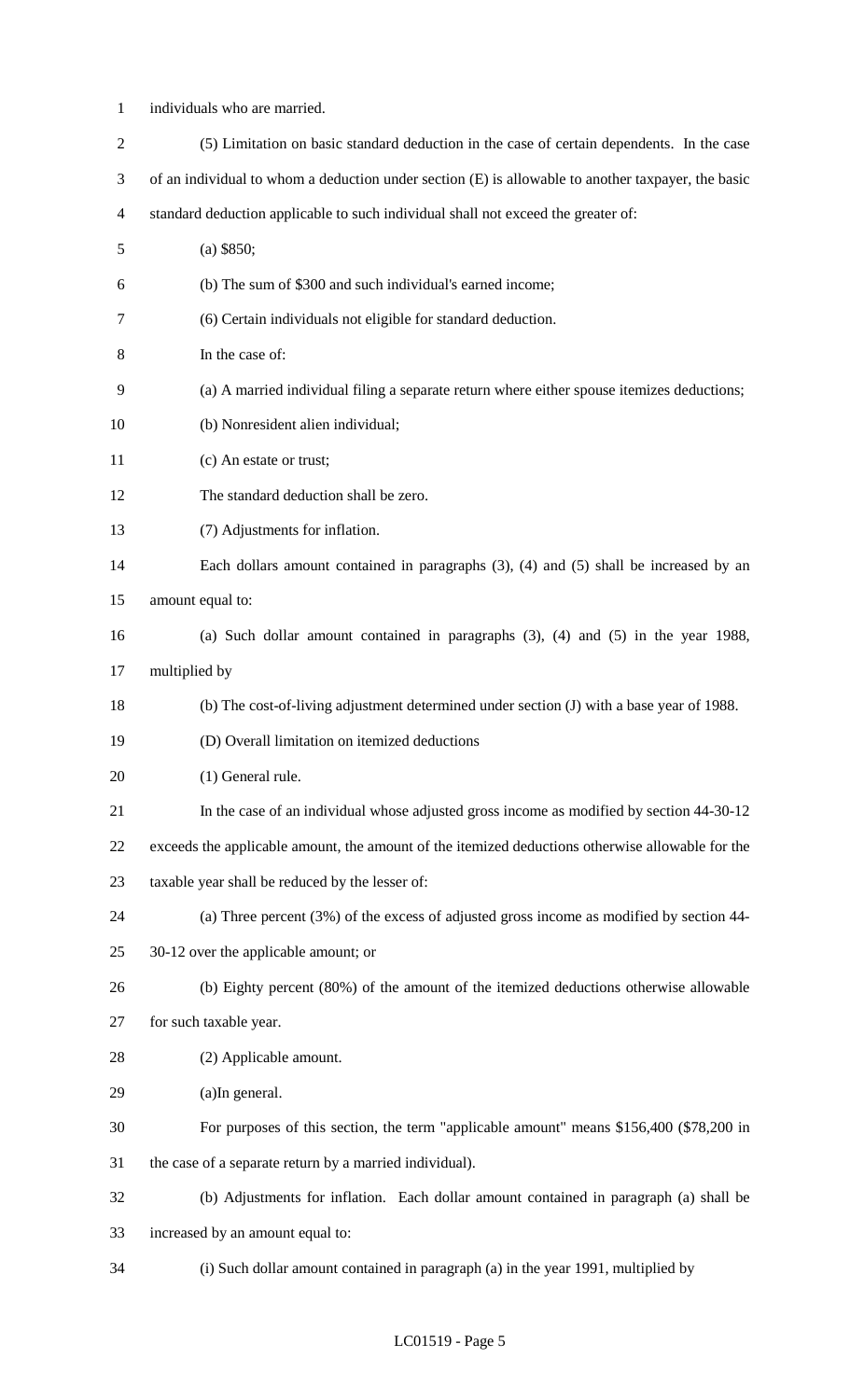| 1              | (ii) The cost-of-living adjustment determined under section (J) with a base year of 1991.           |
|----------------|-----------------------------------------------------------------------------------------------------|
| $\overline{2}$ | (3) Phase-out of Limitation.                                                                        |
| 3              | (a) In general.                                                                                     |
| 4              | In the case of taxable year beginning after December 31, 2005, and before January 1,                |
| 5              | 2010, the reduction under section (1) shall be equal to the applicable fraction of the amount which |
| 6              | would be the amount of such reduction.                                                              |
| 7              | (b) Applicable fraction.                                                                            |
| 8              | For purposes of paragraph (a), the applicable fraction shall be determined in accordance            |
| 9              | with the following table:                                                                           |
| 10             | For taxable years beginning in calendar year:<br>The applicable fraction is:                        |
| 11             |                                                                                                     |
| 12             |                                                                                                     |
| 13             | (E) Exemption amount                                                                                |
| 14             | $(1)$ In general.                                                                                   |
| 15             | Except as otherwise provided in this subsection, the term "exemption amount" mean                   |
| 16             | \$3,400.                                                                                            |
| 17             | (2) Exemption amount disallowed in case of certain dependents.                                      |
| 18             | In the case of an individual with respect to whom a deduction under this section is                 |
| 19             | allowable to another taxpayer for the same taxable year, the exemption amount applicable to such    |
| 20             | individual for such individual's taxable year shall be zero.                                        |
| 21             | (3) Adjustments for inflation.                                                                      |
| 22             | The dollar amount contained in paragraph (1) shall be increased by an amount equal to:              |
| 23             | (a) Such dollar amount contained in paragraph (1) in the year 1989, multiplied by                   |
| 24             | (b) The cost-of-living adjustment determined under section (J) with a base year of 1989.            |
| 25             | (4) Limitation.                                                                                     |
| 26             | (a) In general.                                                                                     |
| 27             | In the case of any taxpayer whose adjusted gross income as modified for the taxable year            |
| 28             | exceeds the threshold amount shall be reduced by the applicable percentage.                         |
| 29             | (b) Applicable percentage. In the case of any taxpayer whose adjusted gross income for              |
| 30             | the taxable year exceeds the threshold amount, the exemption amount shall be reduced by two (2)     |
| 31             | percentage points for each \$2,500 (or fraction thereof) by which the taxpayer's adjusted gross     |
| 32             | income for the taxable year exceeds the threshold amount. In the case of a married individual       |
| 33             | filing a separate return, the preceding sentence shall be applied by substituting "\$1,250" for     |
| 34             | "\$2,500." In no event shall the applicable percentage exceed one hundred percent $(100\%)$ .       |

## LC01519 - Page 6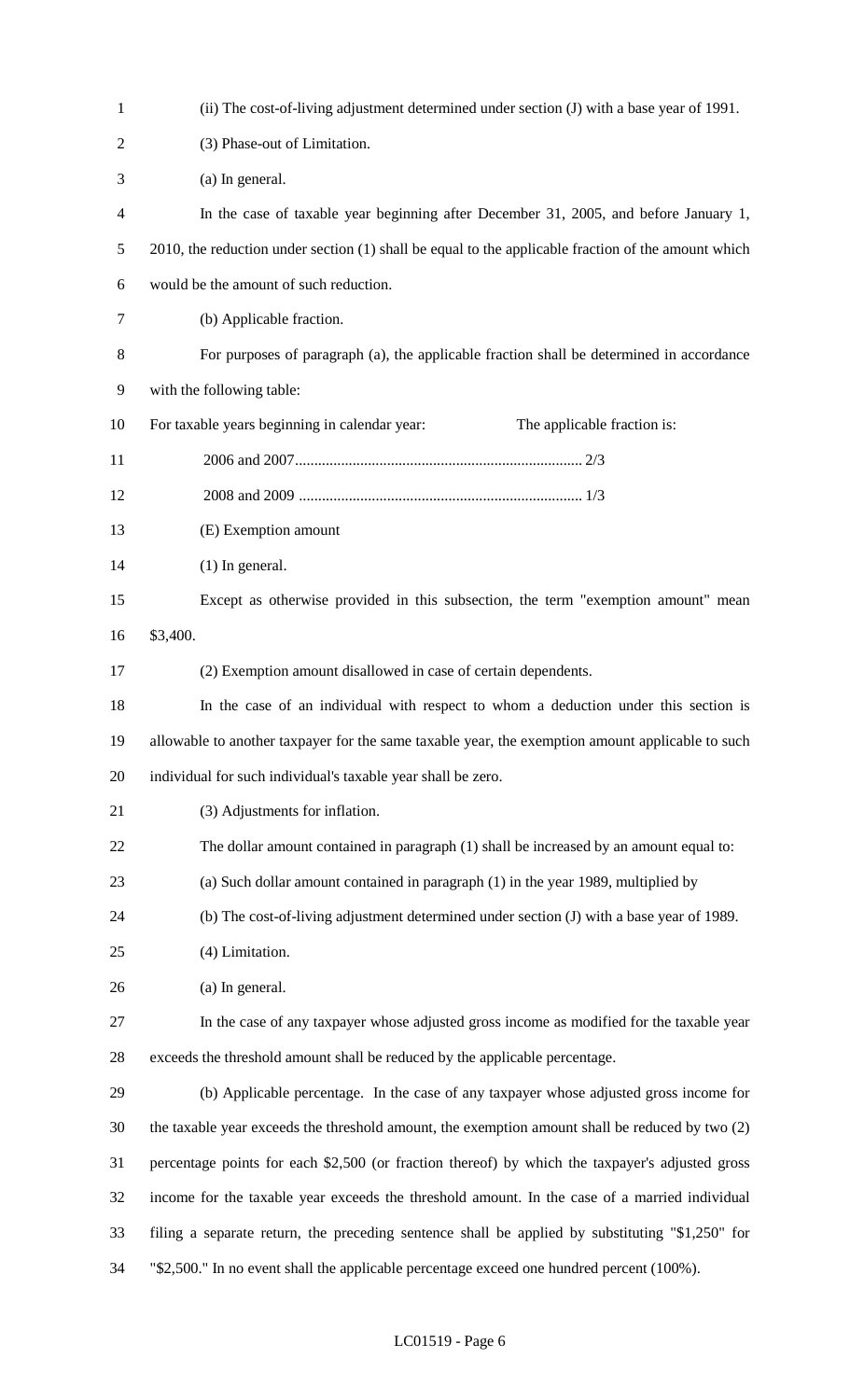| $\mathbf{1}$   | (c) Threshold Amount.                                                                             |
|----------------|---------------------------------------------------------------------------------------------------|
| $\overline{2}$ | For the purposes of this paragraph, the term "threshold amount" shall be determined with          |
| 3              | the following table:                                                                              |
| 4              | Filing status:<br>Amount:                                                                         |
| 5              |                                                                                                   |
| 6              | \$234,600                                                                                         |
| 7              | \$117,300                                                                                         |
| 8              | \$195,500                                                                                         |
| 9              | (d) Adjustments for inflation.                                                                    |
| 10             | Each dollars amount contain in paragraph (b) shall be increased by an amount equal to:            |
| 11             | Such dollar amount contained in paragraph (b) in the year 1991, multiplied by                     |
| 12             | (ii) The cost-of-living adjustment determined under section (J) with a base year of 1991.         |
| 13             | (5) Phase-out of Limitation.                                                                      |
| 14             | (a) In general.                                                                                   |
| 15             | In the case of taxable years beginning after December 31, 2005, and before January 1,             |
| 16             | 2010, the reduction under section 4 shall be equal to the applicable fraction of the amount which |
| 17             | would be the amount of such reduction.                                                            |
| 18             | (b) Applicable fraction. For the purposes of paragraph (a), the applicable fraction shall         |
| 19             | be determined in accordance with the following table:                                             |
| 20             | For taxable years beginning in calendar year:<br>The applicable fraction is:                      |
| 21             |                                                                                                   |
| 22             |                                                                                                   |
| 23             | (F) Alternative minimum tax                                                                       |
| 24             | (1) General rule. - There is hereby imposed (in addition to any other tax imposed by this         |
| 25             | subtitle) a tax equal to the excess (if any) of:                                                  |
| 26             | (a) The tentative minimum tax for the taxable year, over                                          |
| 27             | (b) The regular tax for the taxable year.                                                         |
| 28             | (2) The tentative minimum tax for the taxable year is the sum of:                                 |
| 29             | (a) 6.5 percent of so much of the taxable excess as does not exceed \$175,000, plus               |
| 30             | (b) 7.0 percent of so much of the taxable excess above \$175,000.                                 |
| 31             | (3) The amount determined under the preceding sentence shall be reduced by the                    |
| 32             | alternative minimum tax foreign tax credit for the taxable year.                                  |
| 33             | (4) Taxable excess. - For the purposes of this subsection the term "taxable excess" means         |
| 34             | so much of the federal alternative minimum taxable income as modified by the modifications in     |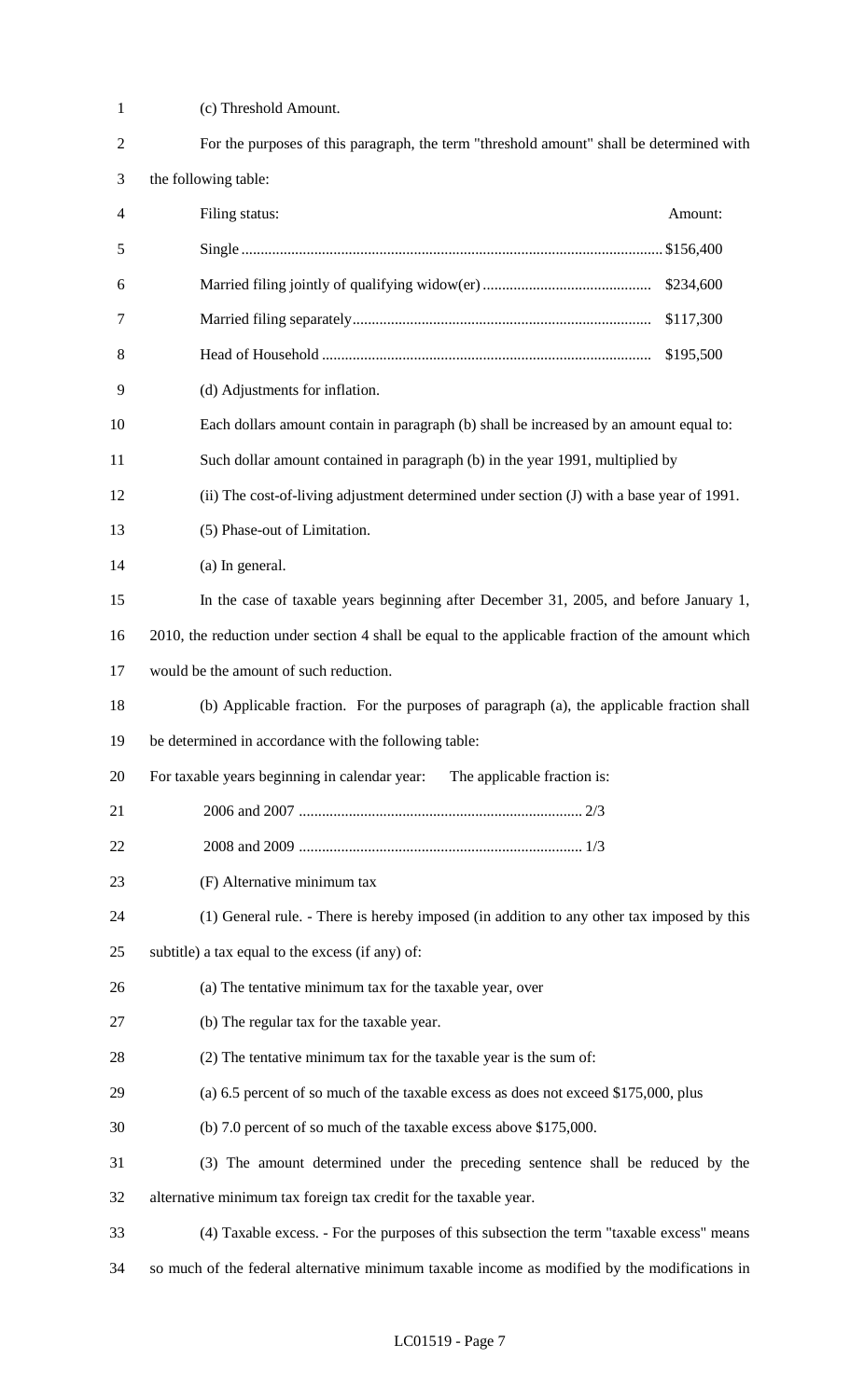| 1              | section 44-30-12 as exceeds the exemption amount.                                            |  |  |  |  |
|----------------|----------------------------------------------------------------------------------------------|--|--|--|--|
| $\overline{2}$ | (5) In the case of a married individual filing a separate return, subparagraph (2) shall be  |  |  |  |  |
| 3              | applied by substituting "\$87,500" for \$175,000 each place it appears.                      |  |  |  |  |
| 4              | (6) Exemption amount.                                                                        |  |  |  |  |
| 5              | For purposes of this section "exemption amount" means:                                       |  |  |  |  |
| 6              | Filing status:<br>Amount:                                                                    |  |  |  |  |
| 7              |                                                                                              |  |  |  |  |
| 8              | \$53,700                                                                                     |  |  |  |  |
| 9              | \$26,850                                                                                     |  |  |  |  |
| 10             | \$39,150                                                                                     |  |  |  |  |
| 11             |                                                                                              |  |  |  |  |
| 12             | (7) Treatment of unearned income of minor children                                           |  |  |  |  |
| 13             | (a) In general.                                                                              |  |  |  |  |
| 14             | In the case of a minor child, the exemption amount for purposes of section (6) shall not     |  |  |  |  |
| 15             | exceed the sum of:                                                                           |  |  |  |  |
| 16             | (i) Such child's earned income, plus                                                         |  |  |  |  |
| 17             | $(ii)$ \$6,000.                                                                              |  |  |  |  |
| 18             | (8) Adjustments for inflation.                                                               |  |  |  |  |
| 19             | The dollar amount contained in paragraphs (6) and (7) shall be increased by an amount        |  |  |  |  |
| 20             | equal to:                                                                                    |  |  |  |  |
| 21             | (a) Such dollar amount contained in paragraphs $(6)$ and $(7)$ in the year 2004, multiplied  |  |  |  |  |
| 22             | by                                                                                           |  |  |  |  |
| 23             | (b) The cost-of-living adjustment determined under section (J) with a base year of 2004.     |  |  |  |  |
| 24             | (9) Phase-out.                                                                               |  |  |  |  |
| 25             | (a) In general.                                                                              |  |  |  |  |
| 26             | The exemption amount of any taxpayer shall be reduced (but not below zero) by an             |  |  |  |  |
| 27             | amount equal to twenty-five percent (25%) of the amount by which alternative minimum taxable |  |  |  |  |
| 28             | income of the taxpayer exceeds the threshold amount.                                         |  |  |  |  |
| 29             | (b) Threshold amount. For purposes of this paragraph, the term "threshold amount" shall      |  |  |  |  |
| 30             | be determined with the following table:                                                      |  |  |  |  |
| 31             | Filing status<br>Amount                                                                      |  |  |  |  |
| 32             | \$123,250                                                                                    |  |  |  |  |
| 33             | \$164,350                                                                                    |  |  |  |  |
| 34             | \$82,175                                                                                     |  |  |  |  |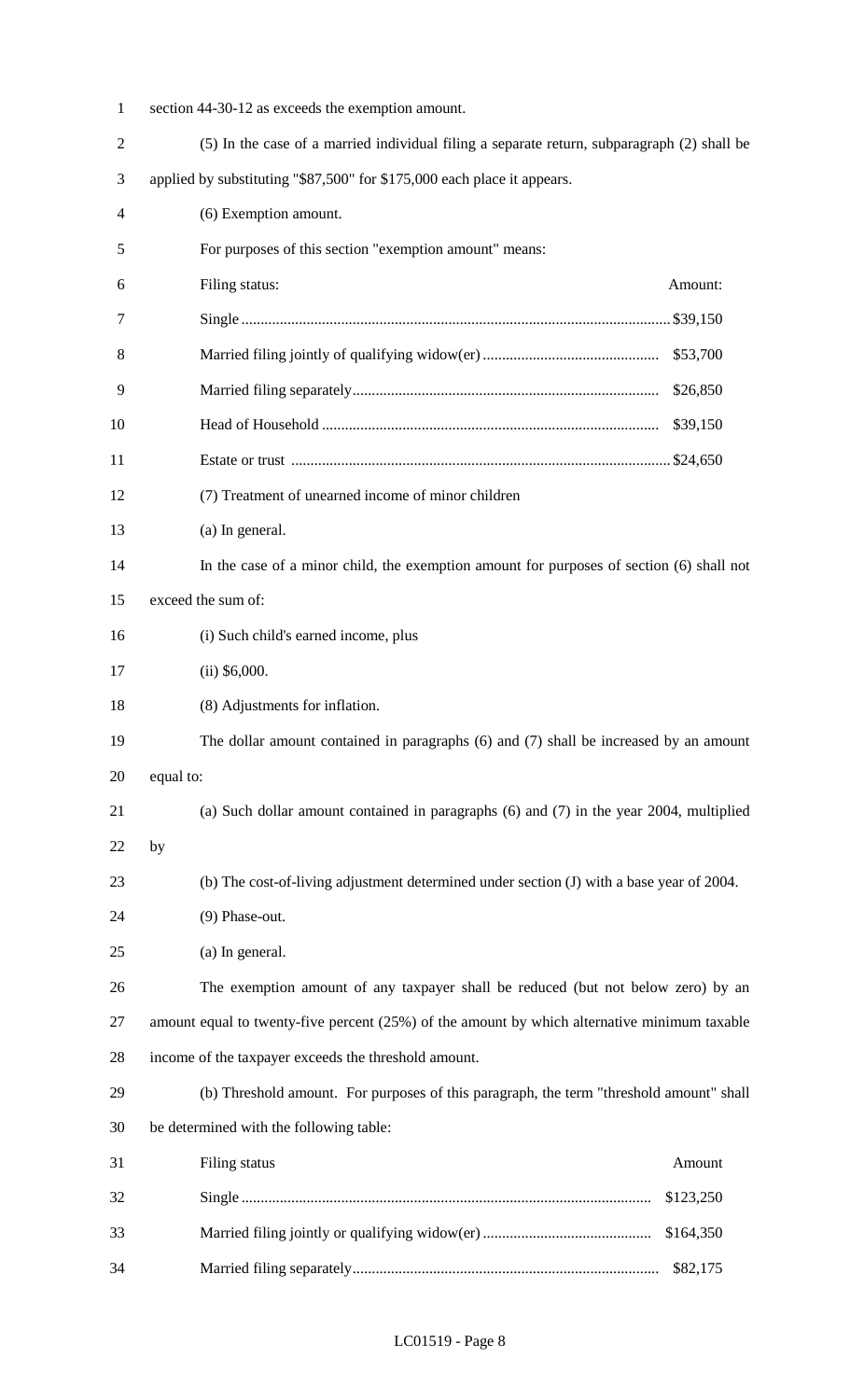| $\mathbf{1}$   | \$123,250                                                                                       |
|----------------|-------------------------------------------------------------------------------------------------|
| $\overline{2}$ | \$82,150                                                                                        |
| 3              | (c) Adjustments for inflation                                                                   |
| $\overline{4}$ | Each dollar amount contained in paragraph (9) shall be increased by an amount equal to:         |
| 5              | (i) Such dollar amount contained in paragraph (9) in the year 2004, multiplied by               |
| 6              | (ii) The cost-of-living adjustment determined under section (J) with a base year of 2004.       |
| 7              | (G) Other Rhode Island taxes                                                                    |
| 8              | (1) General rule. - There is hereby imposed (in addition to any other tax imposed by this       |
| 9              | subtitle) a tax equal to twenty-five percent $(25%)$ of:                                        |
| 10             | (a) The Federal income tax on lump-sum distributions.                                           |
| 11             | (b) The Federal income tax on parents' election to report child's interest and dividends.       |
| 12             | (c) The recapture of Federal tax credits that were previously claimed on Rhode Island           |
| 13             | return.                                                                                         |
| 14             | (H) Tax for children under 18 with investment income                                            |
| 15             | (1) General rule. - There is hereby imposed a tax equal to twenty-five percent $(25%)$ of:      |
| 16             | (a) The Federal tax for children under the age of 18 with investment income.                    |
| 17             | (I) Averaging of farm income                                                                    |
| 18             | (1) General rule. - At the election of an individual engaged in a farming business or           |
| 19             | fishing business, the tax imposed in section 2 shall be equal to twenty-five percent (25%) of:  |
| 20             | (a) The Federal averaging of farm income as determined in IRC section 1301.                     |
| 21             | (J) Cost-of-living adjustment                                                                   |
| 22             | $(1)$ In general.                                                                               |
| 23             | The cost-of-living adjustment for any calendar year is the percentage (if any) by which:        |
| 24             | (a) The CPI for the preceding calendar year exceeds (b) The CPI for the base year.              |
| 25             | (2) CPI for any calendar year. For purposes of paragraph (1), the CPI for any calendar          |
| 26             | year is the average of the Consumer Price Index as of the close of the twelve (12) month period |
| 27             | ending on August 31 of such calendar year.                                                      |
| 28             | (3) Consumer Price Index                                                                        |
| 29             | For purposes of paragraph (2), the term "consumer price index" means the last consumer          |
| 30             | price index for all urban consumers published by the department of labor. For purposes of the   |
| 31             | preceding sentence, the revision of the consumer price index which is most consistent with the  |
| 32             | consumer price index for calendar year 1986 shall be used.                                      |
| 33             | (4) Rounding.                                                                                   |
| 34             | (a) In general.                                                                                 |

## LC01519 - Page 9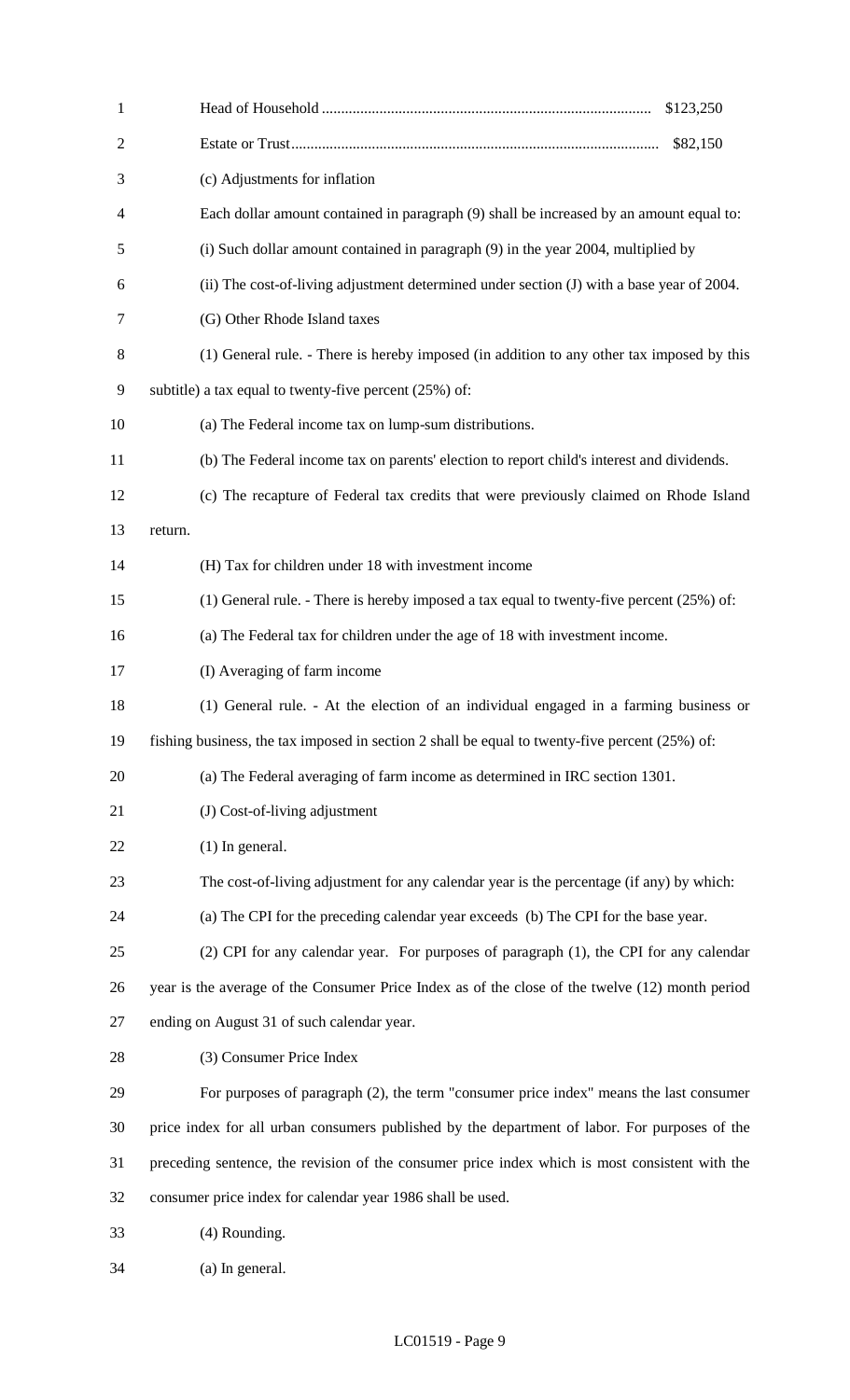- 1 If any increase determined under paragraph (1) is not a multiple of \$50, such increase
- 2 shall be rounded to the next lowest multiple of \$50.
- 3 (b) In the case of a married individual filing a separate return, subparagraph (a) shall be 4 applied by substituting "\$25" for \$50 each place it appears.
- 5 (K) Credits against tax. For tax years beginning on or after January 1, 2001, a taxpayer 6 entitled to any of the following federal credits enacted prior to January 1, 1996 shall be entitled to 7 a credit against the Rhode Island tax imposed under this section:
- 8 (1) [Deleted by P.L. 2007, ch. 73, art. 7, section 5]
- 9 (2) Child and dependent care credit;
- 10 (3) General business credits;
- 11 (4) Credit for elderly or the disabled;
- 12 (5) Credit for prior year minimum tax;
- 13 (6) Mortgage interest credit;
- 14 (7) Empowerment zone employment credit;
- 15 (8) Qualified electric vehicle credit.
- 16 (L) Credit against tax for adoption. For tax years beginning on or after January 1, 2006, 17 a taxpayer entitled to the federal adoption credit shall be entitled to a credit against the Rhode 18 Island tax imposed under this section if the adopted child was under the care, custody, or 19 supervision of the Rhode Island department of children, youth and families prior to the adoption.
	-
- 20 (M) The credit shall be twenty-five percent (25%) of the aforementioned federal credits 21 provided there shall be no deduction based on any federal credits enacted after January 1, 1996, 22 including the rate reduction credit provided by the federal Economic Growth and Tax 23 Reconciliation Act of 2001 (EGTRRA). In no event shall the tax imposed under this section be 24 reduced to less than zero. A taxpayer required to recapture any of the above credits for federal tax 25 purposes shall determine the Rhode Island amount to be recaptured in the same manner as 26 prescribed in this subsection.
- 
- 27 (N) Rhode Island earned income credit
- 28 (1) In general.
- 29 A taxpayer entitled to a federal earned income credit shall be allowed a Rhode Island 30 earned income credit equal to twenty-five percent (25%) of the federal earned income credit. 31 Such credit shall not exceed the amount of the Rhode Island income tax.
- 32 (2) Refundable portion.
- 33 In the event the Rhode Island earned income credit allowed under section (J) exceeds the 34 amount of Rhode Island income tax, a refundable earned income credit shall be allowed.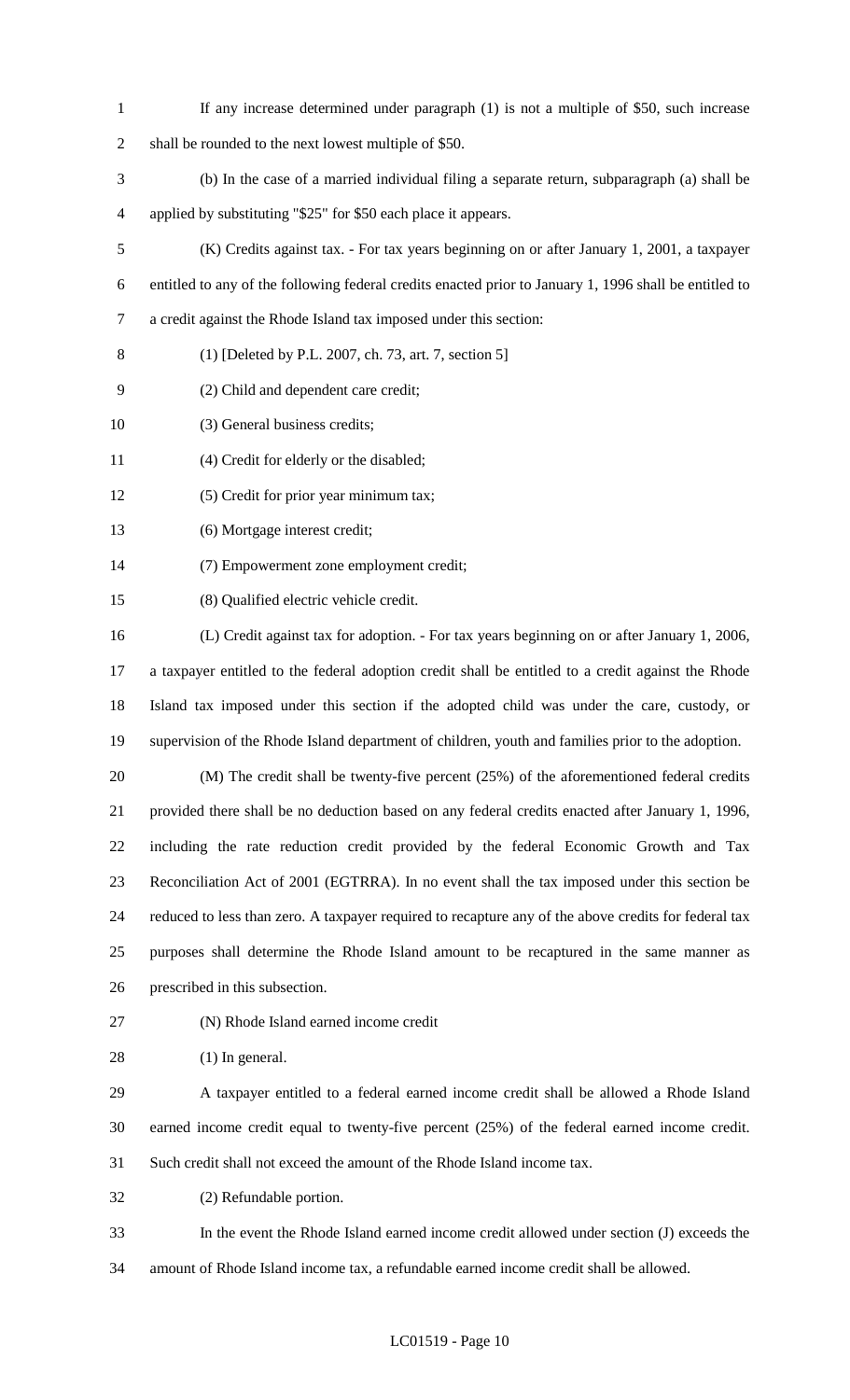1 (a) For purposes of paragraph (2) refundable earned income credit means fifteen percent 2 (15%) of the amount by which the Rhode Island earned income credit exceeds the Rhode Island 3 income tax.

4 (O) The tax administrator shall recalculate and submit necessary revisions to paragraphs 5 (A) through (J) to the general assembly no later than February 1, 2010 and every three (3) years 6 thereafter for inclusion in the statute.

- 7 (3) For the period January 1, 2011 January 1, 2013 through December 31, 2011 8 December 31, 2013, and thereafter, "Rhode Island taxable income" means federal adjusted gross 9 income as determined under the Internal Revenue Code, 26 U.S.C. 1 et seq., and as modified for 10 Rhode Island purposes pursuant to section 44-30-12 less the amount of Rhode Island Basic 11 Standard Deduction allowed pursuant to subparagraph 44-30-2.6(c)(3)(B), and less the amount of 12 personal exemption allowed pursuant of subparagraph  $44-30-2.6(c)(3)(C)$ .
- 13 (A) Tax imposed.

14 (I) There is hereby imposed on the taxable income of married individuals filing joint 15 returns, qualifying widow(er), every head of household, unmarried individuals, married 16 individuals filing separate returns and bankruptcy estates, a tax determined in accordance with the 17 following table:

| 18 | RI Taxable Income |              |                     | RI Income Tax      |  |  |
|----|-------------------|--------------|---------------------|--------------------|--|--|
| 19 | Over              | But not over | $Pay + % on Excess$ | On the amount over |  |  |
| 20 | $$0-$             | \$55,000     | $0 + 3.75\%$<br>\$. | \$<br>$\theta$     |  |  |
| 21 | $55,000 -$        | 125,000      | $2,063 + 4.75\%$    | 55,000             |  |  |
| 22 | $125,000 -$       | 250,000      | $5,388 + 5.99\%$    | 125,000            |  |  |
| 23 | $250,000 -$       |              | $12,875 + 7.99\%$   | 250,000            |  |  |



| 26 | RI Taxable Income<br>RI Income Tax |                 |                     |                      |
|----|------------------------------------|-----------------|---------------------|----------------------|
| 27 | Over                               | But not over    | $Pay + % on Excess$ | On the amount over   |
| 28 | $$0-$                              | \$2,230         | $0 + 3.75\%$<br>\$. | \$<br>$\overline{0}$ |
| 29 | $2,230 -$                          | 7,022           | $84 + 4.75\%$       | 2,230                |
| 30 | $7,022 -$                          |                 | $312 + 5.99\%$      | 7,022                |
| 31 |                                    | (B) Deductions: |                     |                      |

32 (I) Rhode Island Basic Standard Deduction. Only the Rhode Island standard deduction 33 shall be allowed in accordance with the following table:

34 Filing status Amount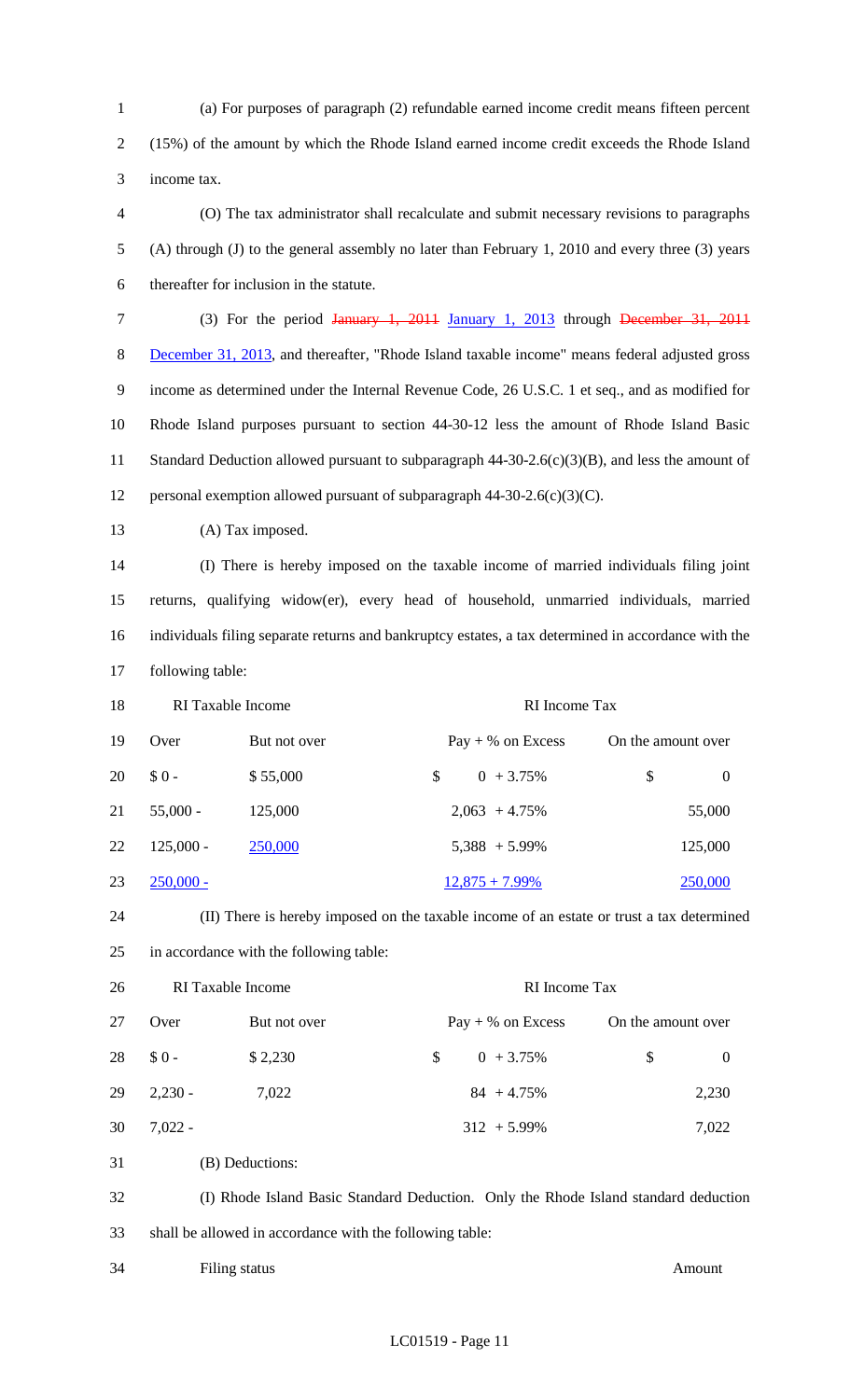| $\sim$ 1.0 $\sim$ 1.0 $\sim$ |  |
|------------------------------|--|
|                              |  |
| 3                            |  |
| $\overline{4}$               |  |

5 (II) Nonresident alien individuals, estates and trusts are not eligible for standard 6 deductions.

7 (III) In the case of any taxpayer whose adjusted gross income, as modified for Rhode 8 Island purposes pursuant to section 44-30-12, for the taxable year exceeds one hundred seventy-9 five thousand dollars (\$175,000), the standard deduction amount shall be reduced by the 10 applicable percentage. The term "applicable percentage" means twenty (20) percentage points for 11 each five thousand dollars (\$5,000) (or fraction thereof) by which the taxpayer's adjusted gross 12 income for the taxable year exceeds one hundred seventy-five thousand dollars (\$175,000).

13 (C) Exemption Amount:

14 (I) The term "exemption amount" means three thousand five hundred dollars (\$3,500) 15 multiplied by the number of exemptions allowed for the taxable year for federal income tax 16 purposes.

17 (II) Exemption amount disallowed in case of certain dependents. In the case of an 18 individual with respect to whom a deduction under this section is allowable to another taxpayer 19 for the same taxable year, the exemption amount applicable to such individual for such 20 individual's taxable year shall be zero.

21 (D) In the case of any taxpayer whose adjusted gross income, as modified for Rhode 22 Island purposes pursuant to section 33-30-12, for the taxable year exceeds one hundred seventy-23 five thousand dollars (\$175,000), the exemption amount shall be reduced by the applicable 24 percentage. The term "applicable percentage" means twenty (20) percentage points for each five 25 thousand dollars (\$5,000) (or fraction thereof) by which the taxpayer's adjusted gross income for 26 the taxable year exceeds one hundred seventy-five thousand dollars (\$175,000).

27 (E) Adjustment for inflation. - The dollar amount contained in subparagraphs 44-30- 28 2.6(c)(3)(A), 44-30-2.6(c)(3)(B) and 44-30-2.6(c)(3)(C) shall be increased annually by an amount 29 equal to:

30 (I) Such dollar amount contained in subparagraphs 44-30-2.6(c)(3)(A), 44-30- 31 2.6(c)(3)(B) and 44-30-2.6(c)(3)(C) adjusted for inflation using a base tax year of 2000, 32 multiplied by;

33 (II) The cost-of-living adjustment with a base year of 2000.

34 (III) For the purposes of this section the cost-of-living adjustment for any calendar year is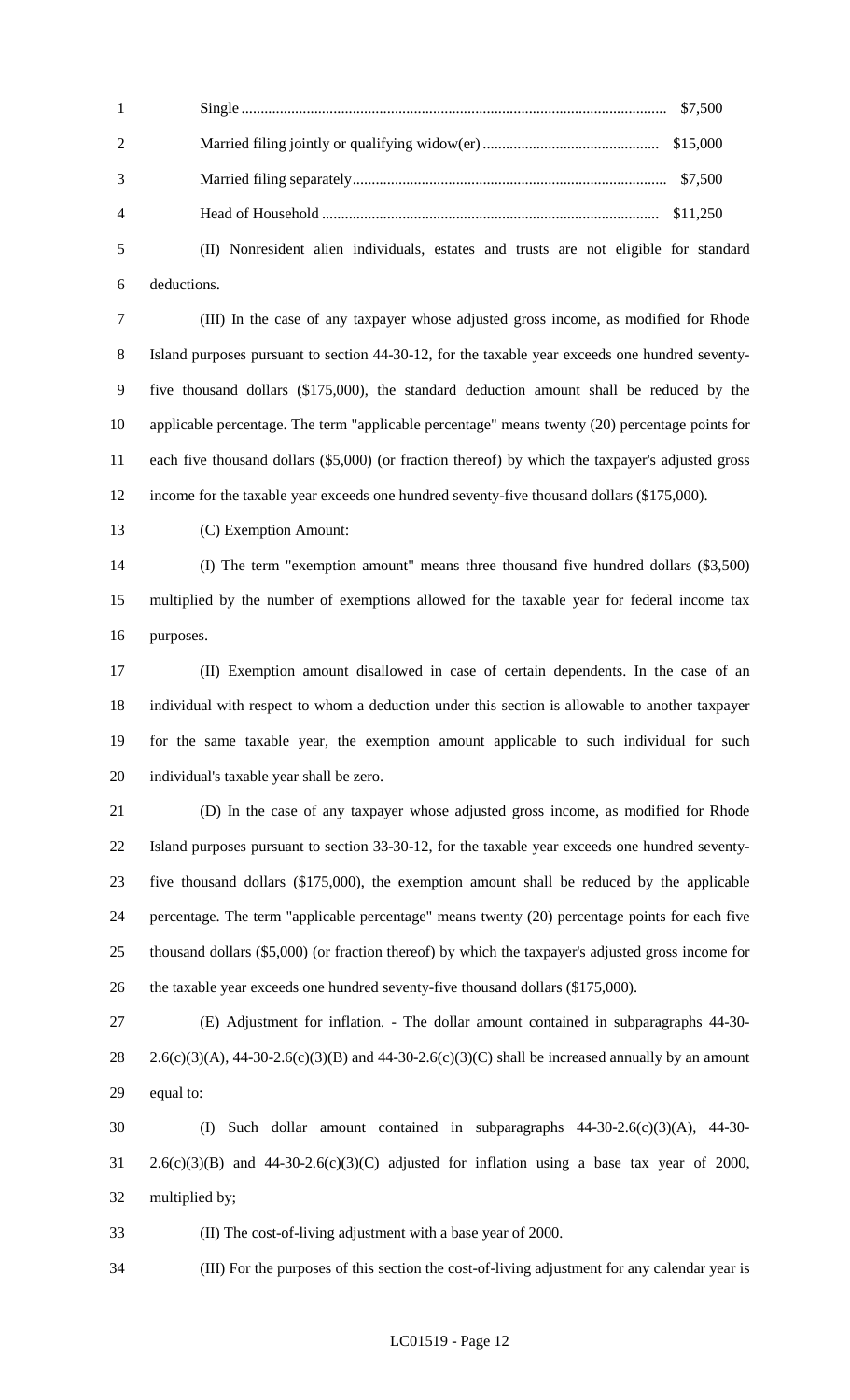1 the percentage (if any) by which the consumer price index for the preceding calendar year 2 exceeds the consumer price index for the base year. The consumer price index for any calendar 3 year is the average of the consumer price index as of the close of the twelve (12) month period 4 ending on August 31, of such calendar year.

5 (IV) For the purpose of this section the term "consumer price index" means the last 6 consumer price index for all urban consumers published by the department of labor. For the 7 purpose of this section the revision of the consumer price index which is most consistent with the 8 consumer price index for calendar year 1986 shall be used.

9 (V) If any increase determined under this section is not a multiple of fifty dollars 10 (\$50.00), such increase shall be rounded to the next lower multiple of fifty dollars (\$50.00). In the 11 case of a married individual filing separate return, if any increase determined under this section is 12 not a multiple of twenty-five dollars (\$25.00), such increase shall be rounded to the next lower 13 multiple of twenty-five dollars (\$25.00).

14 (E) Credits against tax.

15 (I) Notwithstanding any other provisions of Rhode Island Law, for tax years beginning on 16 or after January 1, 2011, the only credits allowed against a tax imposed under this chapter shall be 17 as follows:

18 (a) Rhode Island Earned Income Credit: Credit shall be allowed for earned income credit 19 pursuant to subparagraph  $44-30-2.6(c)(2)(N)$ .

20 (b) Property Tax Relief Credit: Credit shall be allowed for property tax relief as provided 21 in section 44-33-1 et seq.

- 22 (c) Lead Paint Credit: Credit shall be allowed for residential lead abatement income tax 23 credit as provided in section 44-30.3-1 et seq.
- 24 (d) Credit for income taxes of other states. Credit shall be allowed for income tax paid 25 to other states pursuant to section 44-30-74.
- 26 (e) Historic Structures Tax Credit: Credit shall be allowed for historic structures tax
- 27 credit as provided in section 44-33.2-1 et seq.
- 28 (f) Motion Picture Productions Tax Credit: Credit shall be allowed for motion picture 29 production tax credit as provided in section 44-31.2-1 et seq.
- 30 (g) Child and Dependent Care: Credit shall be allowed for twenty-five percent (25%) of
- 31 the federal child and dependent care credit allowable for the taxable year for federal purposes;
- 32 provided, however, such credit shall not exceed the Rhode Island tax liability.
- 33 (h) Tax credits for contributions to Scholarship Organizations: Credit shall be allowed for
- 34 contributions to scholarship organizations as provided in section 44-62 et seq.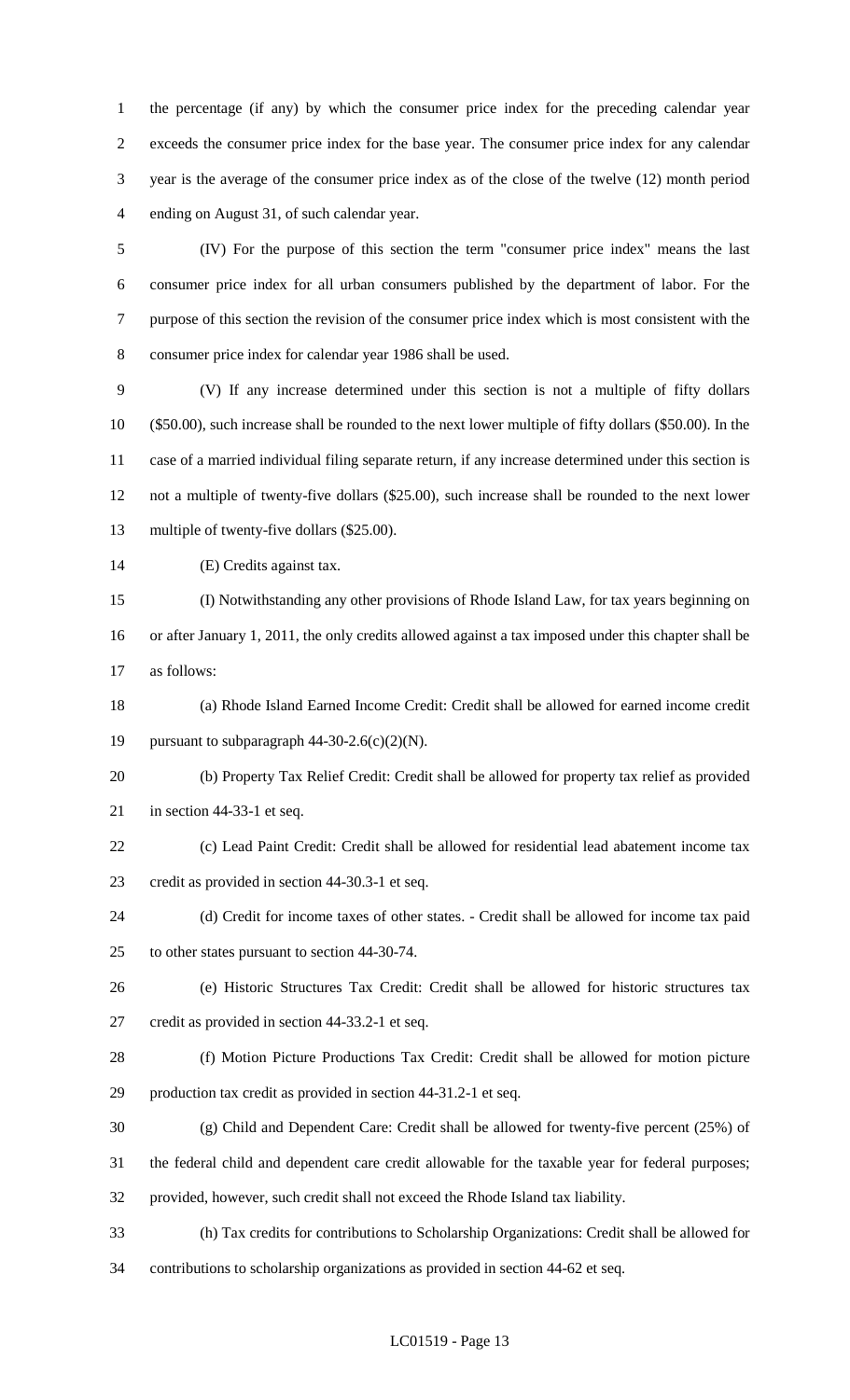1 (i) Credit for tax withheld. - Wages upon which tax is required to be withheld shall be 2 taxable as if no withholding were required, but any amount of Rhode Island personal income tax 3 actually deducted and withheld in any calendar year shall be deemed to have been paid to the tax 4 administrator on behalf of the person from whom withheld, and the person shall be credited with 5 having paid that amount of tax for the taxable year beginning in that calendar year. For a taxable 6 year of less than twelve (12) months, the credit shall be made under regulations of the tax 7 administrator.

8 (2) Except as provided in section 1 above, no other state and federal tax credit shall be 9 available to the taxpayers in computing tax liability under this chapter.

10 SECTION 2. This act shall take effect upon passage.

#### ======= LC01519 ========